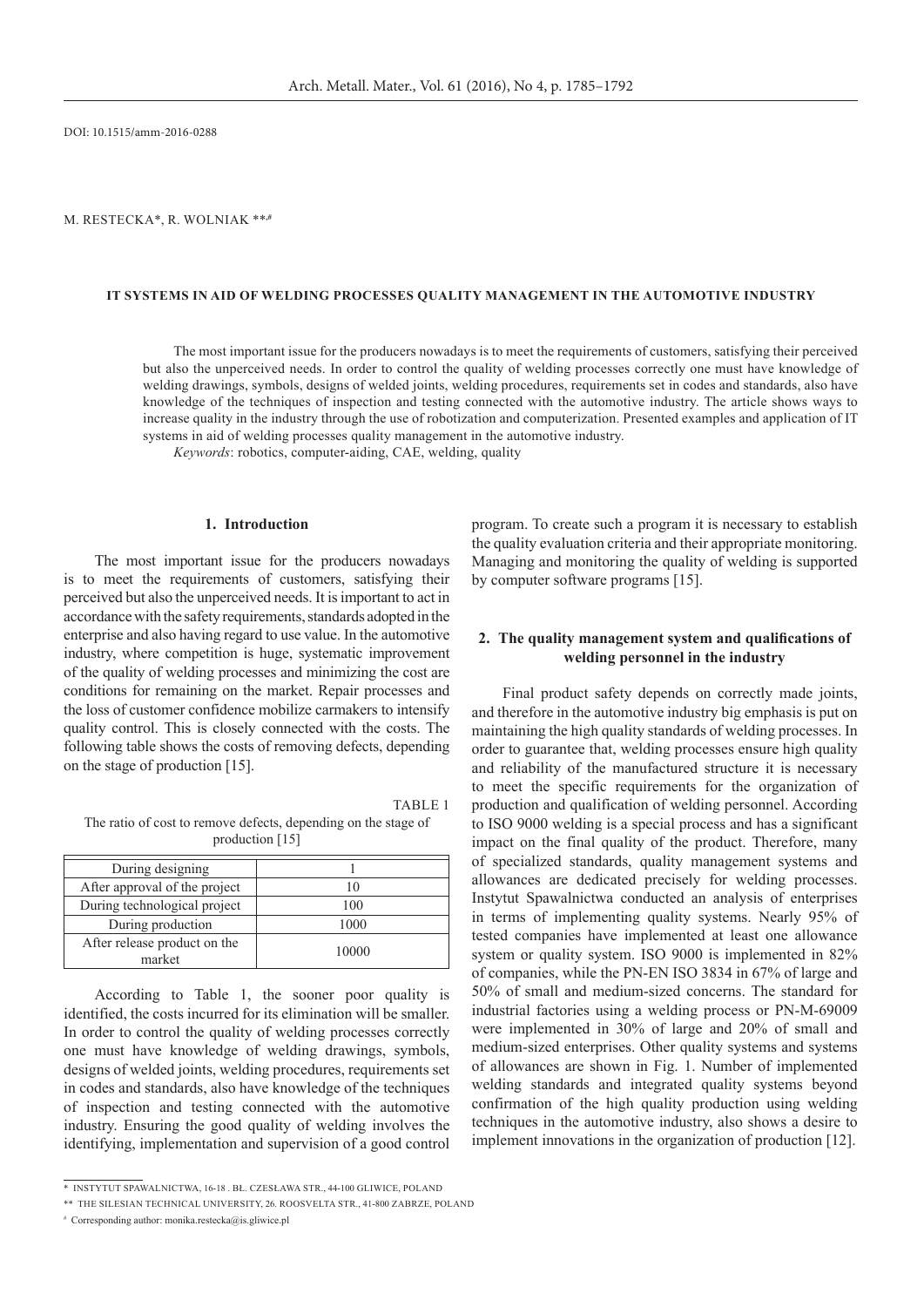

Fig. 1. Quality systems and systems of allowances implemented in audited companies (%) (source: Instytut Spawalnictwa)

Companies that have implemented one of the quality management systems according to the international standards or companies are authorized in accordance with national standards are obliged to employ suitably qualified welding personnel. Such personnel consist of employees who have qualifications confirmed by diplomas: international welding engineer (IWE), technologist (IWT), specialist (IWS), etc., and NDT personnel. Nearly 80% of companies, irrespective of the number of employees, have in their resources personnel who have completed an IWE course. Many companies employ also non-destructive testing personnel (70%). Fig. 2 shows a comparison of the welding coordination personnel employed in small and medium-sized and large enterprises [12].



Fig. 2. The welding coordination personnel (%) (source: Instytut Spawalnictwa)

Ways to increase quality in the industry through the use of robotization and computerization

Observance of certain procedures which facilitate quality assurance is extremely important for the welding process because defects of the welded product manifest themselves most often during operation of the structure. Modern quality management in welding is geared to optimize the design, prevent incompatibilities and inspect the quality of the welding process. Obtaining quality requested by the customer and determined by the standard, is closely associated with the possibility of the measurement, control, monitor and optimize the welding parameters. Robotics and computer-aided welding give that capabilities [9, 10].

One way to increase quality and reduce production costs is a robotics and automation of production processes. That is a reason why for many years the automotive industry is one of the most robotized sectors in the world (Fig. 3). The global investments in industrial robots in automotive industry have been growing significantly since 2010. In recent years, sales of robots in this sector has increased by 27% per year, while 2014 saw a record number of sold robots - 100 000 pcs., which gives a 43% increase comparing to the previous year [9.16].



Fig. 3 Sales of robots in the relevant sectors of industry (source: www. ifr.org)

Robotic production means the efficiency and the stability of the process. Industrial robot makes a predetermined number of operation, each time translating them into the same accurate results. Increasing efficiency of the process, quality and increasing security depend not only on the technical aspects. The requirements that are imposed on car manufacturers, apart from repeatable production, are forcing the need for appropriate process design, taking into account factors such as work organization and monitoring of the technical and economic parameters. In addition, in automotive industry, we have to deal with the cyclical implementation of new car models. In the case of such production prerequisite for success is the ability to quickly adapt any processes to the constantly changing situation on the production hall. More often producers seek for methods for optimal management of production processes in order to achieve the best production flexibility at every stage of manufacture while maintaining the existing company quality systems. Speed of information transmission and its topicality are important aspects of a good management. This applies to all departments in the company, starting from the level of planning, the designing, technological process, quality control, reporting and ending with data analysis. Computer aiding gives the possibility of reducing circulation of information. Combined with automation and robotized production it affects the faster completing of orders while maintaining quality and safety. Select of software depends on the company's strategy, its financial capacity and type of production. Providers of information systems offer a wide range of software solutions, which are designed directly for quality management and software that support eg. welding personnel management according to the standard [9, 11, 16].

#### **3. Selecting a proper system to support welding processes**

According to research conducted at the Instytut Spawalnictwa (Fig. 4), the most important selection criterion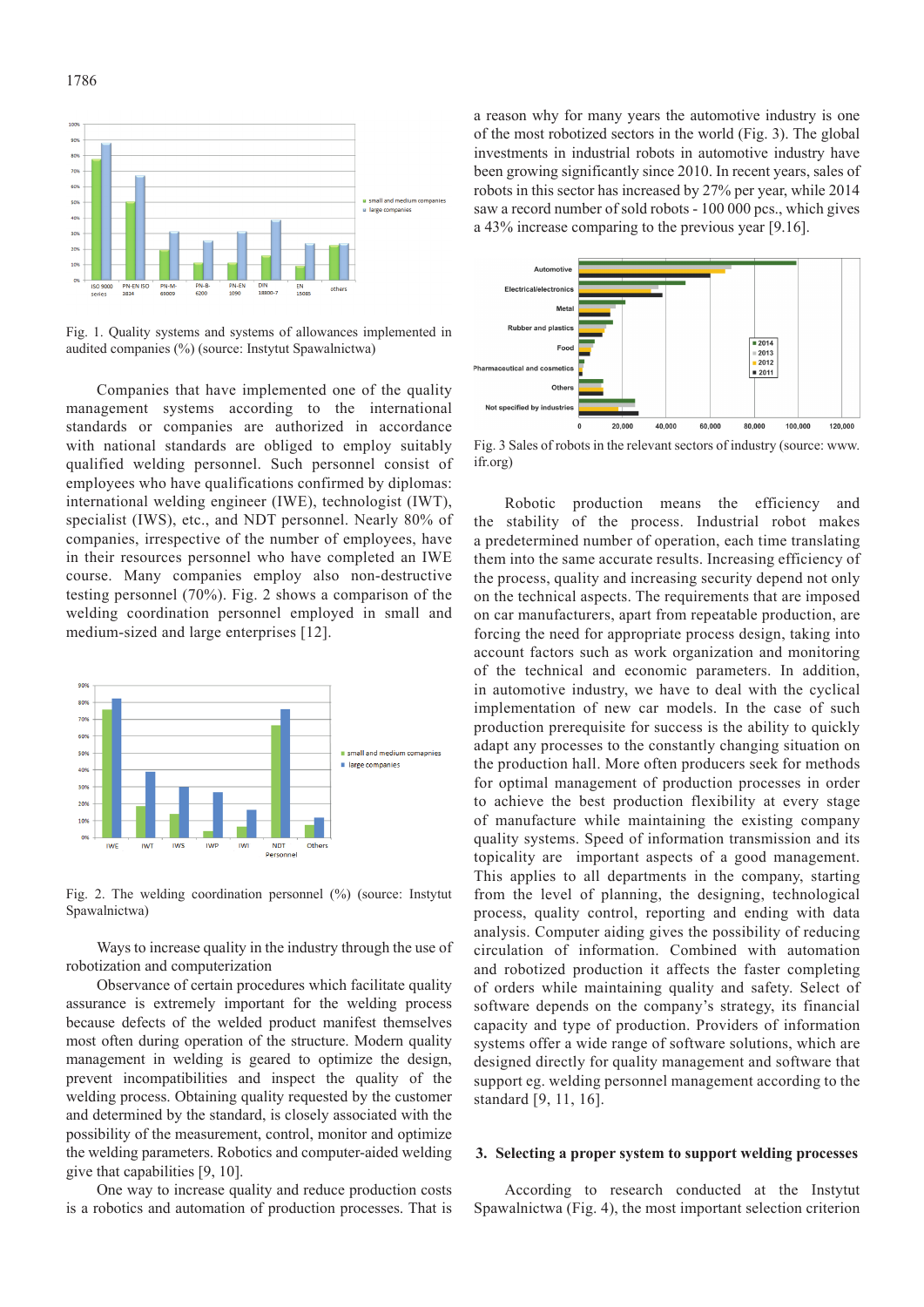of the software is saving time (33%). In second place is the ability to integrate devices and functionality of software (17%). 13% of users recognize that on-line access is very important, while for 12% of users the low cost of investment is important.



Fig. 4. Main criteria taken in to consideration when selecting software (%) (source: Instytut Spawalnictwa)

User needs related to the computerization of welding processes are associated with each stage of production. Starting from design through monitoring process, to the results in terms of technical, economic or social analysis etc. The main tasks of software designed for production management identified for automotive industry are the following:

- management of welding personnel qualification 23%
- • development of documentation and calculation of the cost 19%
- simulating processes using finite element method (FEM) 17%
- monitoring and saving parameters 12%
- design and manufacture 10%

Another advantage is the ability to archive data downloaded from the process, in a user-friendly way. Depending on the size and strategy of the company, features that allow performing an analysis of stored data other than in a mentioned above are also important.

Maintaining high-quality welding processes while increasing productivity is the reason why the most sought are complex solution in terms of the welding application. The modular structure allows the combination of multiple functions of the software in one large, integrated system. Thanks to appropriate adjusting the information circulation is quick both when the whole system is working and during operation of the individual modules. Flexible use of all or part of the program is an added benefit. Skilful software selection allows the expanding of its functionality at any time, without changing the design.

Most important factor hindering the purchase of a modern system for approx. 37% of surveyed companies was too high investment cost. Other factors were the lack of funds (approx. 24%), as well as the reluctance of staff to change (approx. 24%). 22% of companies said they did not have the right knowledge to buy extended support information system for welding (Fig.5). Only 10% of companies considered that there were no such requirements.



Fig. 5. Factors hindering the purchase of software  $\frac{1}{2}$  (source: Instytut Spawalnictwa)

Car production process consists of several stages which should be coordinated with each other in an appropriate way. In this coordination integrated manufacturing CIM (Computer Integrated Manufacturing) can be helpful, developed in accordance with international standards and methods of production control - MRP II (Manufacturing Resource Planning II). CIM combines the areas of design (CAD), manufacturing process control (CAE) and supporting administration (CAA) [11].

# **4. The area of engineering design, or CAD (Computer Aided Design)**

CAD systems allow one to design the geometry of the product, make analysis, and develop product documentation. Creating projects carried out in the area of two-dimensional and three-dimensional (3D) areas. A model having three dimensions can be fully described by its geometry and then it is easier to modify technical and structure documentation during the entire production. Such programs also allow one to simulate working in a virtual environment, outside the machine (off-line). Thanks to the ability to create fast calculations and estimates based on data on the consumption of materials, production costs will be known already in the design phase. Such a facility will enable optimization of production costs. Another task of the CAD software is the transformation from geometrical model to the discrete one, properly prepared for later analysis using finite element method (FEM) [4, 5, 11].

# **5. The use of CAD systems in the automotive industry in the welding-related processes**

In the automotive industry, CAD systems have been used for the design of vehicles and their components, car bodies, drive systems, steering systems as well as, engine and braking systems. Welding is an important stage in the car production and can be also designed by using CAD. In welding processes CAD systems are applied mainly for welding tooling design. A sub-group dedicated to this type of project is CAFD (Computer Aided Fixture Design). Welding personnel, according to the technological documentation, verify the project and planned activities, then determine the coordinates for the appropriate positioning of the elements involved in the process. The position of the handle and its impact on the process is also tested. Each welding device is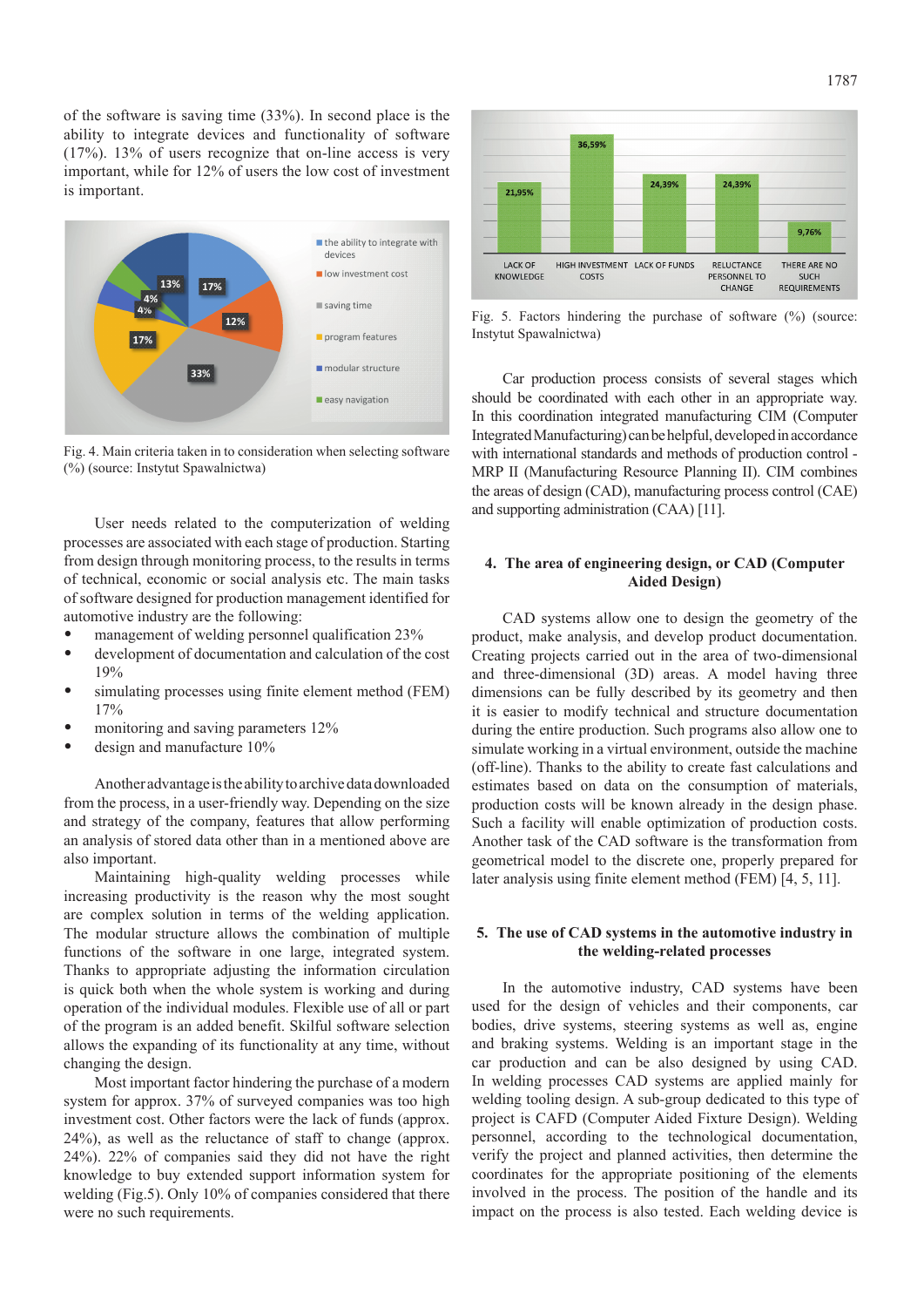subjected to testing in virtual reality in order to verify the occurrence of errors or collisions. In the case of capture an error, the design changes in a virtual environment, which significantly reduces the cost of repair [4, 5, 11].

Research related to the design of welding fixture are also made in the field of virtual reality. Information about the machine, tools and operating parameters are very useful in the implementation of the model to a particular production environment. The newest module is CAFD containing ready components mainly dedicated for the robotized stations eg. robotic arm, heads or handles. Programmers have also performed a huge number of research on the design of complex instrumentation associated with robotics. This may indicate that the development of computer-aiding is moving towards the integration of software in automated welding processes.An example of using CAD software, which is a part of a complex NX system in the automotive industry is Daimler-Benz. NX is an integrated solution, including modules of CAD, CAM and CAE. The software is used to support product development from initial concept, through technical design, its analysis and verification, to tool design and manufacturing process. Application of this system has increased productivity, accelerated work on product development, and also raised the level of quality while reducing costs. The implementation of NX in Daimler-Benz company found reasons in complex terms. Currently, the constructor has the ability to take any model of the tool, which is designed and built it into the system. This simplifies the design process. Unlike other programs supporting engineering, most of virtual fixtures are available for each module which allows one to work on a single document without having to move between modules. Adjusting the software to the needs of Daimler-Benz consisted on improving modular work of several users at the same time, increasing the scope of relation determination and the individual distributing rules in relation to the geometric and dimensional parameters. Noticeable change was the implementation of an optional automatic closing of open profiles. An innovative feature is the ability to choose the region rejected after subtracting the mutual solid elements [6, 11, 13].

The company has full accessibility to modifications in synchronous technology, which means, edition objects by changing the values of the geometrical parameters, as well as the change of the position and shape of objects treated as a set. Objects in the NX environment can be imported with the following file extension stp  $*$   $*$  jt  $*$ igs, but also \*CATPart and \*model. An imported project keeps the parameters with all notes and colour schemes. According to the recent statements NX product has been on the leading place among CAx products currently used in the automotive design industry. Potential number of users oscillates around a few thousands [11, 13].

## **6. Control of engineering processes, or CAE (Computer Aided Engineering)**

The second software group which supports engineering in the early stages of development of the product, i.e. design and structural developing works, is software of CAE class. This is a group of specialized programs operating independently or being an extension of CAD software, enabling engineering analysis of pre-designed item. Currently, supporting structures of vehicles and their components, probably would have limit in developing and achieving optimum parameters without the numerical modelling of their geometric, material and dynamic features. Computer software from CAE group help control production processes in the field of strength calculations using finite element method and simulation of the operation of the product, its exploitation, in order to solve structural problems. The accuracy of each analysis directly affects the quality. Unfortunately, using this type of software it is possible to perform only a prototype. When using CAE it is very important to correct the correlation model. The need for updating and optimization of the structure is connected with this issue. The operation of standard CAE systems can be divided into three stages, i.e. analysis preparation (also referred to as pre-processing), calculations and interpretation of results. Using software belonging to this group one can make kinematic and dynamic analysis of mechanisms, thermal and flow analysis using FEM and dynamic and static analysis of components and assemblies also using the finite element method. An additional advantage of Computer Aided Engineering is the ability to simulate the production and simulation of mechanical effects [3, 8].

## **7. Application of CAE systems in the automotive industry for welding processes**

By calculation performed with software such as CAE it is possible to create simulation ofalmost any process, including the welding process. Welding is a very special process in which the resulting quality is not easy to verify. Due to the high demands on the quality of the welds in the automotive industry using process simulation in a virtual environment significantly reduces production costs. For this reason, in the last few years there has been a large increase in the use of numerical methods. In some cases they can replace experimental studies. Still, the errors are made during simulation. It happens because the conditions of welding production frequently differ from the virtual. The difference caused by physical phenomena is too high and in welding processes it is impossible to predict a whole conditions. To further take into account all the "external" factors one must make several simulations. In this way the occurrence of potential errors and differences can reduced [3, 8].

One of the most popular systems used in the broad structural, thermal, electromagnetic and fluid mechanics analysis is a computer system - ANSYS. Although it does not have a dedicated environment for modelling and simulation of welded joints, but there is the possibility of making model taking into account the thermal and mechanical processes. Due to this possibility, ANSYS is also used to simulate the welding process in industry. One of examples of the use of that software is Audi A8 production. A structure subjected to simulation consists of 5 parts of aluminium alloy (AlMgSi): one cross, and four inserts[1, 7].

Eight joints with a total length of 500 mm was made using robotized welding by metal inert gas method (MIG method, 131). The total time of a welding set, along with the crossing between the joints was approx. 1.5 minutes.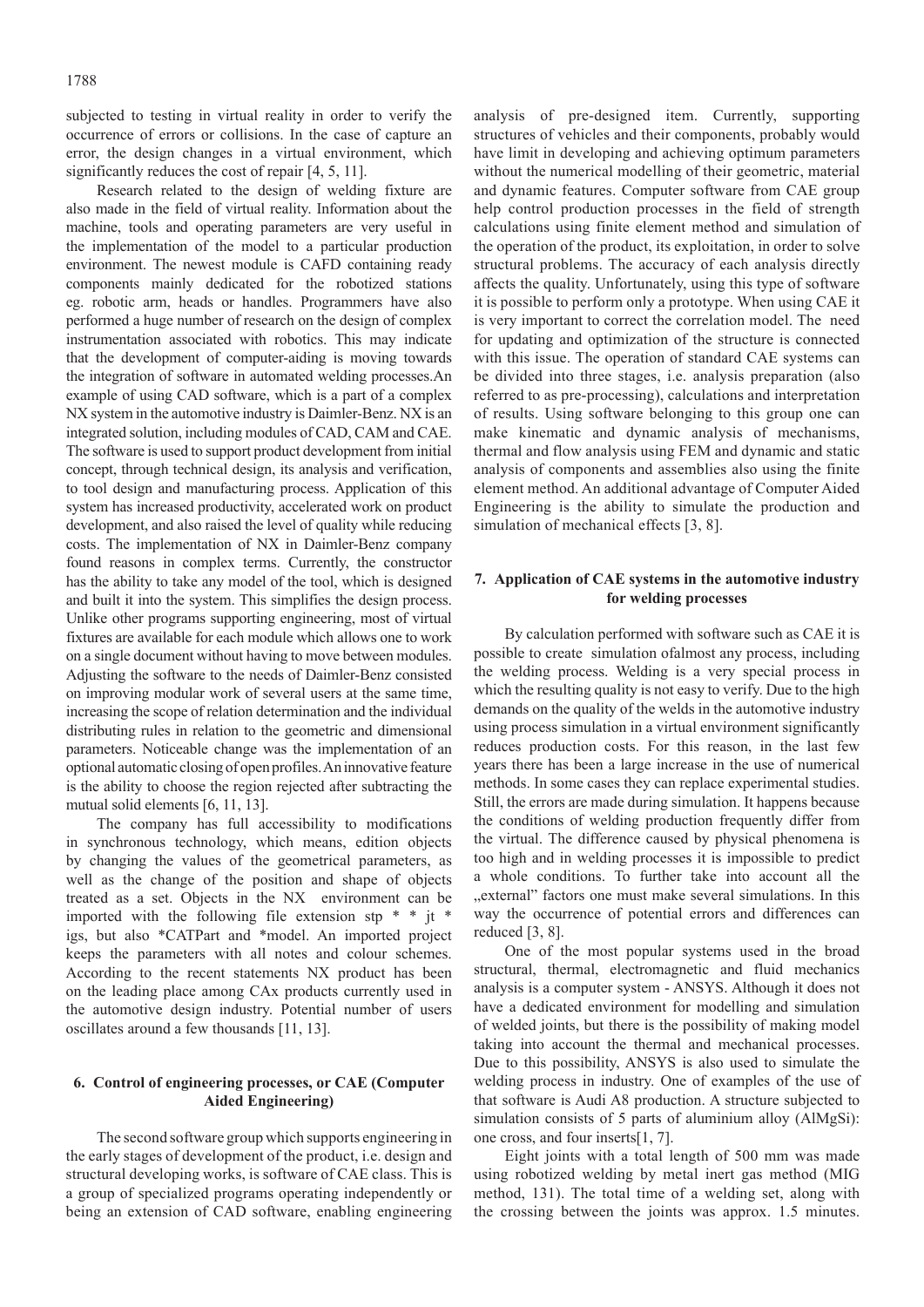Although deformation after welding were not large it was decided to perform simulations of the process. The construction was fitted for simulation because of the size and conditions of clamping and from an economical point of view. At the beginning it was necessary to determine quantity of heat, and because of that before the virtual simulation several tests under real conditions was performed. During tests the correct parameters were chosen. Thermal and mechanical process simulation reflected the real conditions in 83%. This margin of error is acceptable and can be considered as a successful simulation [7]. Another example of this kind of application is the analysis of thermal endurance prototype of chrome-molybdenum steel frame type A conducted in ESAB company. Fig. 6 shows the stress distribution defined by the respective colours. Red means 80 ksi, green 53 ksi and blue 13 ksi. The thickness and shape of the material has been modified to eliminate the generation of areas of high stresses. Fig. 7 and 8 show the steps of the real production process of the product after the simulation [14].



Fig. 6. stress distribution during simulation [14]

type  $A [14]$ 

type  $A [14]$ 



Fig. 9. Simulation in SYSWELD [2]

The next program, which is dedicated to simulating the process of welding, soldering and braze welding is SYSWELD. Thanks to numerical analysis it can determine the temperature field in the process, the participation of the individual phases and the element deformation. By using SYSWELD one can also simulate the formation of stress and strain in the material. Fig. 9 shows an example of the result of thermal analysis. The heat source is located in the middle of the weldment. One can observe distribution of the thermal field with a defined heat affected zone. After thermal analysis the program proceeds to make a mechanical analysis, which will give visualization of distortion caused during the welding process. The maximum displacement value for this analysis is 2 mm [2].

# **8. Aided Administration, or CAA (Computer Aided Administration)**

The main task of CAA systems is integration of all levels of management of the work organization in the company. These systems streamline the circulation of information, including quality management, support planning and testing the scope of their operation. Additional but equally important functions of the software of this type is the financial analysis and marketing analysis. Methods and techniques included in the CAQ (Computer Aided Quality), CAP (Computer Aided Planning) and CAT (Computer Aided Testing) applies to design and planning, as well as the creation of measurement processes and elaborating procedures directly related to quality control. Further functions of the CAA software include creating a task structure, implementing of the cause-effect relation, visualizing scheduling, determining the number of existing solutions, taking into account the type of resource eg. costs. The solutions are generated during the entire time being on the planner disposal [11].

# **9. The use of CAA systems in the automotive industry, in particular in the welding processes**

### **9.1. Management of welding personnel qualification**

Welders records, management of their qualifications and easy registration of employees, generating and printing reports it all are the functions of software for management of welding personnel qualification. The operation of this type of software is divided into two groups: servicing of courses and students and generation documents (certificates and welder books). Examples of software supporting the above-mentioned field are EVOK and KSOP, i.e. Computer Aided System for Welding Personnel Management. KSOP is an integrated system of ..education and certification paths," allowing access (on-line) to the base of Training Centres according to international standards and allowing to continuously develop of the knowledge through the possibility of asking questions on-line and through the newsletter. In this group of software are also programs that support quality management in welding, mainly by the creation of documents related to the qualifications of welders. Such software is, for example. WelderQual, which is designed to manage and track the qualification of welders according to ASME sec. IX, EN 287 and AWS D1.1. Additionally, using the search tool it is possible to quickly find the welder. The program can be run in LAN and handle multiple welding processes, also allows integration with other programs. Very similar software is WeldSpec. Its functionality is extended with materials selection module, using a database and with the ability to automatically read-out specifications (WPS) downloading information from the PQRS.

### **9.2. Software supporting welding costs calculations**

In the case of this type of programs, support is given for the calculation of costs for different types of weld joints, comparing the cost of welding for the two methods, eg. it can create a spreadsheet calculation for the method 111 and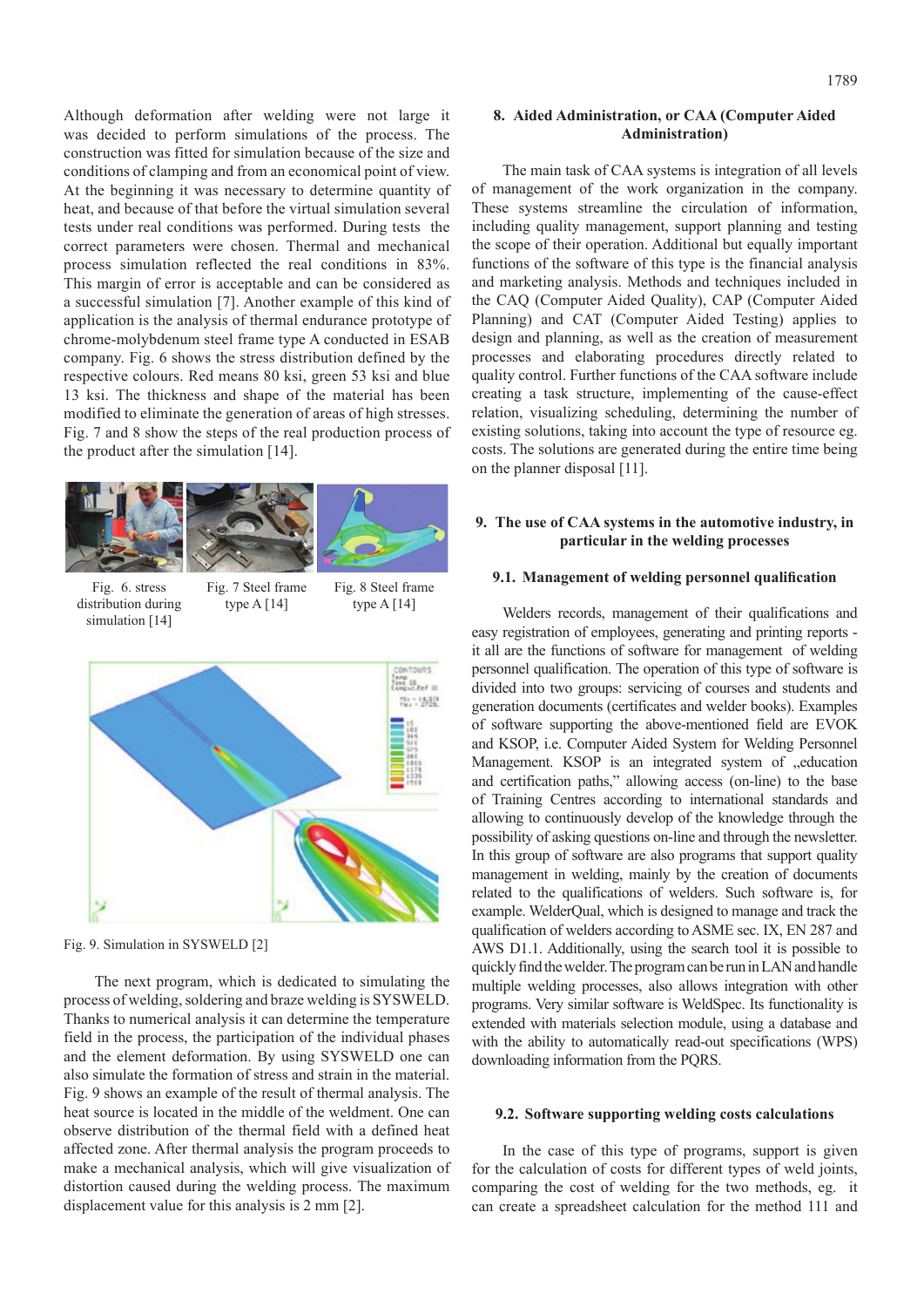the second one for the calculation of the 135 (MAG) method. Some of the software compares the costs of welding with manual and robotic methods. Additional features of some software are the possibility of calculating the cross-sectional area based on the geometry of the weld, calculating parameters of arcing, splashes, and the parameters associated with the electricity. A more extensive programs allow one to adjust the cost factors for the region and the company's profile, generate reports, make calculations for exploitation of defined welded joint or the whole structure, and also calculate the probable time of completion time according to the process specification. Examples of such software are: Weld Cost Calc XL, Weld Wizard Estimator Welding, Welding Pro and others.

### **9.3. Complex solution in one system**

Complex solutions in a single system usually have a modular structure. Such software are designed for the

chief welders and technologists. An example of the software in this group is ARC System 3. Each module of this software is designed for a completely different function. With Arc System 3, one can record parameters such as current, voltage, welding speed, wire feed speed and the amount of heat input. The individual modules are responsible for security matters, identification of joints, compliance with EN 1090 standards, control of the welding process, archiving and data analysis, reporting, creation of technological instructions (WPS), cost management and elimination of defects in welding. These features fit in almost every area of CIM (Computer Integrated Manufacturing) which indicates that the one can use such support at every stage of production. There are many complex solutions in supporting welding processes, among others, in the automotive industry. These include programs such as: Welder Expert, Welder Pulse, WeldAssistant and others.

TABLE<sub>2</sub>

| Software support welding, among others, in the automotive industry [11] |  |  |  |  |  |
|-------------------------------------------------------------------------|--|--|--|--|--|
|                                                                         |  |  |  |  |  |

| Program<br>names | Type of<br>program          | Program functions                                                                                                                                                                                                                                                                                                                                             | Cost (EUR)                              |
|------------------|-----------------------------|---------------------------------------------------------------------------------------------------------------------------------------------------------------------------------------------------------------------------------------------------------------------------------------------------------------------------------------------------------------|-----------------------------------------|
| <b>SYSWELD</b>   | <b>CAE</b>                  | - numerical analysis<br>- defining of the temperature field<br>- simulation of generated stresses and strains<br>- analysis of different types of steel                                                                                                                                                                                                       |                                         |
| <b>ANSYS</b>     | CAE                         | - strength analysis<br>- thermal analysis<br>- electromagnetic analysis<br>- analysis of fluid mechanics                                                                                                                                                                                                                                                      |                                         |
| N X              | CAD,<br>CAE,<br>CAM         | - verification of the design and planning of activities<br>- configuration<br>- verify the operation of a particular device<br>- welding process monitoring<br>- process control<br>- process simulation in a virtual environment                                                                                                                             |                                         |
| Weldassistant    | CAQ,<br>CAP                 | - welders' record<br>- management of welding personnel qualifications<br>- conformity with standards<br>- generating and printing reports<br>- welding cost calculation<br>- database of filler metals<br>- cost comparison engine                                                                                                                            | 980 EUR (the average cost of a license) |
| ARC System 3     | CAQ,<br>CAP,<br>CAT,<br>CAE | - welders' record<br>- management of welding personnel qualifications<br>- development of WPS<br>- conformity with standards<br>- integration with other programmes<br>- generating and printing reports<br>- welding parameter calculation<br>- welding cost calculation<br>- database of filler metals<br>- welding process monitoring<br>- process control |                                         |
| WelderExpert     | CAQ,<br>CAP                 | - conformity with standards<br>- generating and printing reports<br>- welding cost calculation<br>- database of filler metals                                                                                                                                                                                                                                 | 200 EUR (the average cost of a license) |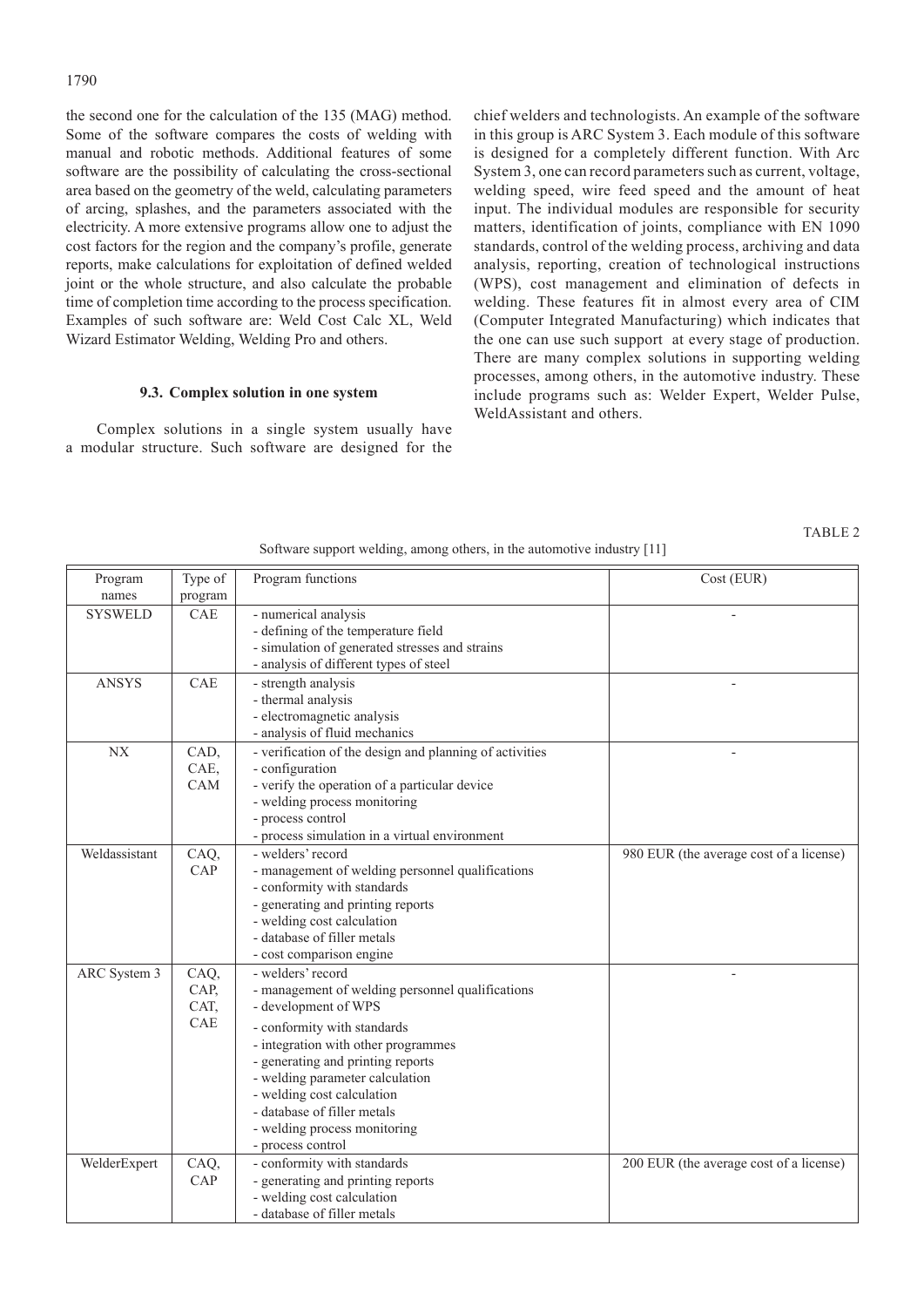| WeldPulse      | CAQ, | - welders' record                                             |                                          |
|----------------|------|---------------------------------------------------------------|------------------------------------------|
|                | CAP  | - management of welding personnel qualifications              |                                          |
|                |      | - development of WPS                                          |                                          |
|                |      | - reading information from PQRS                               |                                          |
|                |      | - conformity with standards                                   |                                          |
|                |      | - welding parameter calculation                               |                                          |
|                |      | - welding cost calculation                                    |                                          |
|                |      | - database of filler metals                                   |                                          |
|                |      | - cost comparison engine                                      |                                          |
| Weld Cost Calc | CAP  | - conformity with standards                                   | 70 EUR (the average cost of a license)   |
| XL             |      | - welding parameter calculation                               |                                          |
|                |      | - welding cost calculation                                    |                                          |
|                |      | - cost comparison engine                                      |                                          |
| Weld Wizard    | CAP  | - welding parameter calculation                               | <b>FREE</b>                              |
|                |      | - welding cost calculation                                    |                                          |
|                |      | - cost comparison engine                                      |                                          |
| Welding        | CAP  | - conformity with standards                                   | 845 EUR (the average cost of a license)  |
| Estimator      |      | - generating and printing reports                             |                                          |
|                |      | - welding parameter calculation                               |                                          |
|                |      | - welding cost calculation                                    |                                          |
|                |      | - cost comparison engine                                      |                                          |
|                |      | - cost factors for a given region                             |                                          |
| Welding Pro    | CAP  | - welding parameter calculation                               | <b>FREE</b>                              |
|                |      | - welding cost calculation                                    |                                          |
|                |      | - cost comparison engine                                      |                                          |
|                |      | - smartphone application                                      |                                          |
| <b>EVOK</b>    | CAQ  | - welders' record                                             |                                          |
|                |      | - management of welding personnel qualifications              |                                          |
|                |      | - creation of tests and examination reports                   |                                          |
|                |      | - development of WPS                                          |                                          |
|                |      | - conformity with standards                                   |                                          |
|                |      | - integration with other programmes                           |                                          |
|                |      | - generating and printing reports                             |                                          |
| <b>KSOP</b>    | CAQ  | - welders' record                                             | FREE access to aplication for centres    |
|                |      | - management of welding and NDT personnel qualifications      | attested at Instytut Spawalnictwa        |
|                |      | - creation of tests and examination reports                   |                                          |
|                |      |                                                               |                                          |
|                |      | - database of Training Centres                                |                                          |
|                |      | - conformity with standards                                   |                                          |
|                |      | - generating and printing reports                             |                                          |
|                |      | - on-line access via an Internet browser                      |                                          |
|                |      | - possibility of running a programme on mobile devices        |                                          |
| Welder Qual    | CAQ  | - welders' record                                             | 1395 EUR (the average cost of a license) |
|                |      | - management of welding personnel qualifications              |                                          |
|                |      | - development of WPS                                          |                                          |
|                |      | - conformity with standards                                   |                                          |
|                |      | - integration with other programmes                           |                                          |
|                |      | - generating and printing reports                             |                                          |
| Weld Spec      | CAQ  | - development of WPS                                          | 2235 EUR (the average cost of a license) |
|                |      | - conformity with standards                                   |                                          |
|                |      | - integration with other programmes                           |                                          |
|                |      | - generating and printing reports<br>- cost comparison engine |                                          |

## **10. Summary**

The quality of welding processes in the automotive industry is of great importance. A wide range of implementing quality management systems, employment of welding personnel with international qualifications indicate the determination and willingness to implement innovate solutions in the field of production organization. This is also a proof of the high quality of production using welding techniques. Long-term trend in automation and robotization of repeatable welding processes, including production of vehicles also confirms this tendency. For this reason also different kinds of computer systems aiding this work are being increasingly used. According to the the analysis, company are interested in the implementation of computer support in terms of personnel management welding  $(23\%)$ , documentation and calculation of costs (19%), simulation processes by finite element method (17%), monitoring and recording of parameters (12%), design and manufacturing (10%). Another advantage is the ability to archive data